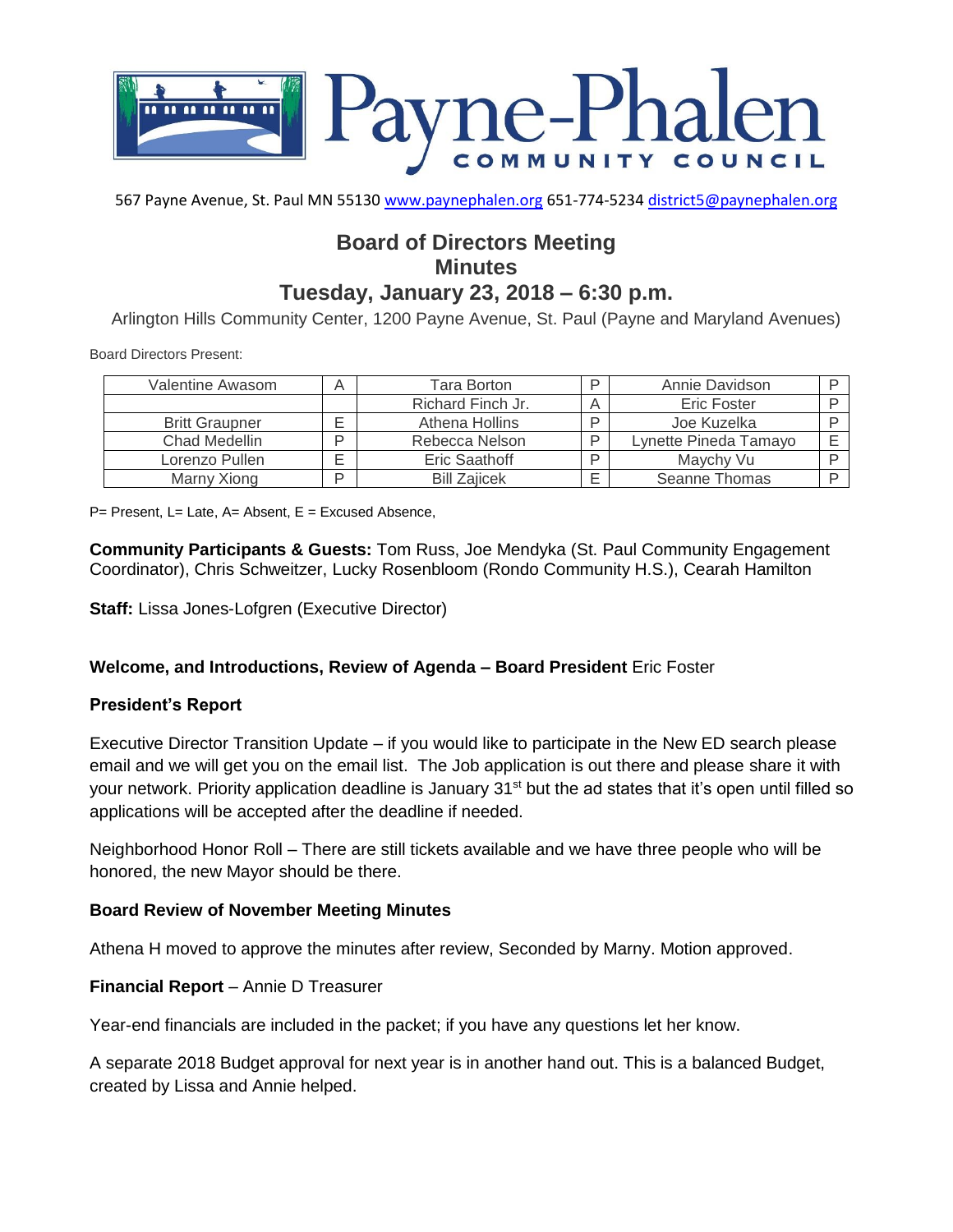The bulk of our money is coming from City of St Paul Community Engagement contract, then COPP funding from Council Ward 6 (Brendmoen) and Ward 5 (Bostrom), based on what we received previously.

Innovations Fund Steering committee, NEA Our Town Grant (D4 collaboration), Innovations Fund Equity Initiative, City Equity Funds (D4 collaboration) are all based on anticipated funding or already have commitments on receiving.

No funds estimated for annual fundraiser as we didn't have one last year and not sure about this year either.

New Grants estimated as an easy number to attain. Fundraising from last year's Annual meeting was used as this years estimate but lowered a little.

Donations were not estimated as didn't want to bank on money that may or may not come in.

Money out includes ED & Outreach Director salaries which can be adjusted dependent on new ED, payroll, benefits, Insurance, office supplies etc.

Motion to approve by Maychy V, seconded by Tara. Motion passed.

## **Executive Director Report**

2017 Outreach and Participation Reports – this is the tool we currently use to provide to the City as a part of our accountability every year. There is a work group of 17 District Councils working to find another way to measure this but for now this is what we have. 2017 has been more robust with the addition of the Auto Theft grant which brought in 4516 contacts that were not made in the previous year. Therefore, outreach is growing but we still need to push it more.

District Plan Update – three of the plans are in, one of which has been looked at initially by PED (Bill Dermody). PED is in the middle of their process, so they are a bit busy. The plan is to have all five chapters/plans in to them by the time Lissa leaves so the New ED will have that in place. Update in February. We are in good shape.

## **Public Comments:**

Lucky Rosenbloom from Minnesota Internship Charter School – recruits kids from everywhere, off the streets, Totem town etc. and gives them training, iPhone to be able to communicate, job search etc. Provides lots of job training skills, behind the wheel, diploma. Lots of good things going on for troubled kids. Invitation to board and community members to visit and get involved.

Joe Mendyka – helps with District Councils in helping them succeed. Has been in contact with Lissa as we start our transition. Any questions about the system, how other DC do things, or manage things. Also welcomes constituent calls, he plays a policy analyst role and can be a big help in navigating City government.

Chad Medellin – In collaboration with ESNDC's John Vaughn, the 2nd Wednesday of the month a meeting where you can come and talk and feel free to discuss anything, there are no rules, just discussion on neighborhood questions, and other events. At Caydence Coffee and Records on Payne & York 5:30/6:00 to 7:30

Athena for Bill Z – would like to know if there is interest for participating in Waterfest this year. Athena would volunteer to table but we should have a 'gimmick' to grab the peoples interest. Lissa explained